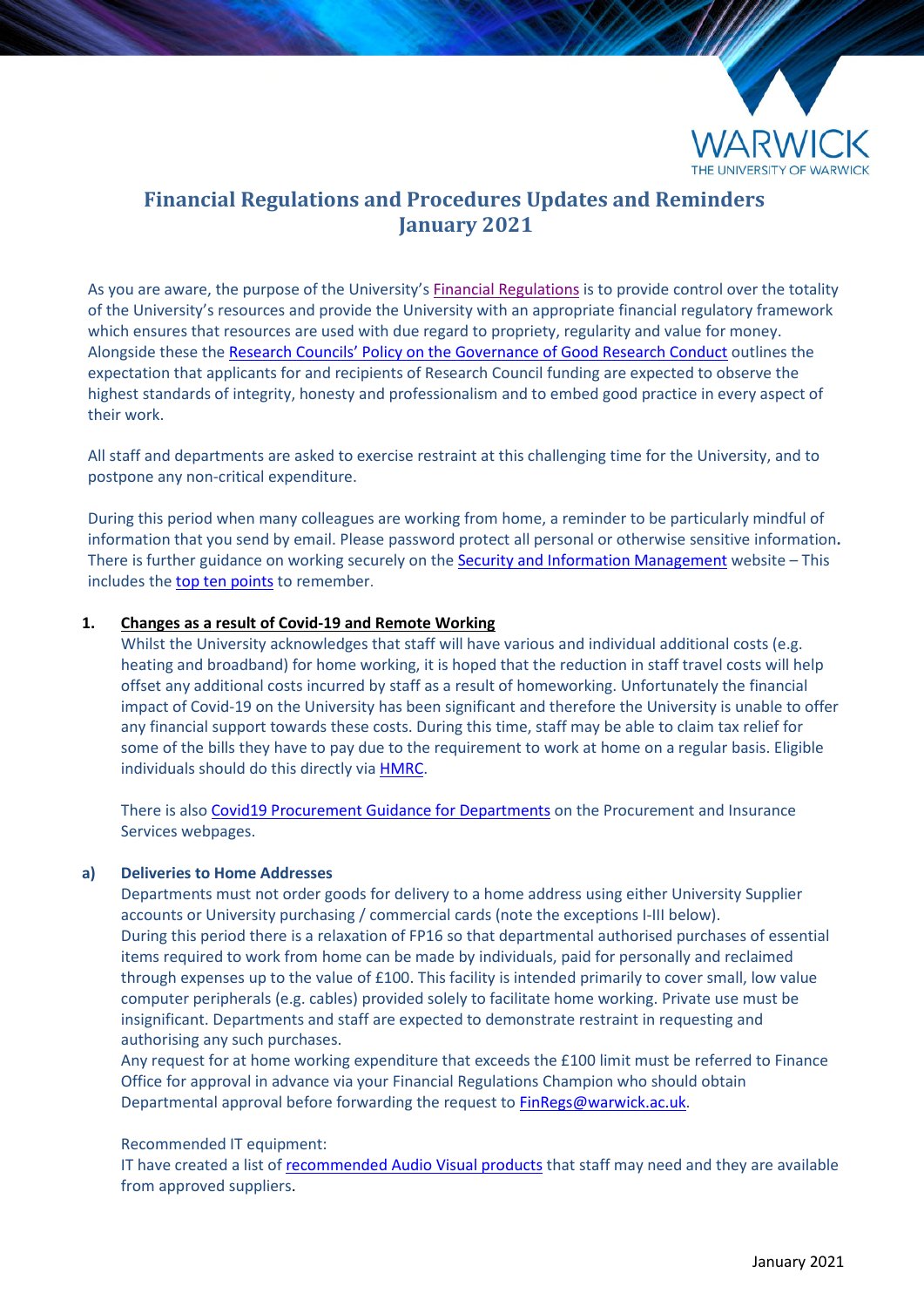

There are separate processes for the following purchases:

- I. [Purchase of Laptops and Notebooks](https://warwick.ac.uk/services/finance/procurement_and_insurance/intcovid19/#laptophome) which may require home delivery. **Note**: IT have laptops in stock so should always be contacted in the first instance.
- II. [Furniture](https://warwick.ac.uk/services/estates/service_centre/furniture/order/) required for Home Working and Home Delivery.
- III. [Purchase of Books](https://warwick.ac.uk/services/finance/procurement_and_insurance/intcovid19/#bookshome) if Delivery to Home Address is Required.

#### **b) Fraud**

Unfortunately we do anticipate an increase in attempted fraud at this time. All staff are asked to be particularly alert to any unusual or suspicious activity or contacts purporting to be from customers or suppliers. Consider whether information from third parties is genuine and always check with Finance Office if you are unsure. See also, the [Fraud Risk Reminder.](https://warwick.ac.uk/services/finance/covid-19/contacts)

#### **c) Zoom**

UIMEC has decided NOT to purchase a site licence for the video-conferencing application Zoom. Any exceptions are to be approved by IT. IT launched an [exceptions process](https://warwick.service-now.com/sp?id=sc_cat_item&sys_id=c291e95fdb88a89014eb49ee3b9619ae) in December where someone needs something outside of a policy or process.

For Zoom, select "other" as the category.

For Zoom more generally, a few rules are applied (which will be managed by IT through their exceptions process). It cannot be used for teaching, staff meetings, internal engagement etc.

Commonly granted exceptions for the Zoom Webinar product are for external engagement and running external events where the department can run it themselves.

Please feel free to direct people to this process, explain they need confirmation from IT that it can go ahead, and that IT need to track when a user has an exception to use Zoom this way.

# **d) Travel**

# [Overseas Business Travel Insurance](https://warwick.ac.uk/services/finance/insurance/keypolicies/traveloverseas)

Only Business critical travel to countries allowed by FCDO is currently allowed. If the objectives of any business-related trip could largely be achieved by other means (such as video conferencing/ Microsoft Teams) then travel cannot be justified. This is both to support the University's planned cost savings in light of Covid-19 and to support the University's plans to help combat climate change and significantly reduce our direct and indirect carbon emissions.

Risk Assessments must be completed.

**All overseas** travel and accommodation must be booked through Key Travel, regardless of value, and all UK > £500. This is due to duty of care and H&S concerns – and enables the University to more easily identify travellers who may be affected by change in circumstances and offer support. Extensions to business travel for personal reasons cannot currently be granted. Cancellation, curtailment or repatriation as a result of Covid is no longer covered by insurance.

## **2. Financial Regulation Champions, FinRegs Requests and Training Reminder**

Each Department/Centre/Activity has nominated one or more ["Financial Regulations Champion"](http://www2.warwick.ac.uk/services/finance/resources/finregs_champions). The role of these champions is:

- a) to be a first point of contact within departments for queries relating to the University's Financial Regulations and Procedures
- b) to take responsibility for disseminating information about the [Financial Regulations and](http://www2.warwick.ac.uk/services/finance/resources/regulations)  [Procedures](http://www2.warwick.ac.uk/services/finance/resources/regulations) within their Department/Centre/Activity
- c) to submit approval requests where FinRegs approval is needed. [Approval requests s](https://warwick.ac.uk/services/finance/finregproc/approvals_disclosures)ubmitted by a Financial Regulations Champion will be assumed to have the support of the Head of Department and to have completed departmental internal approval processes. This approach allows departments to maintain an overview of their activity and support consistent decision making. FinRegs does not give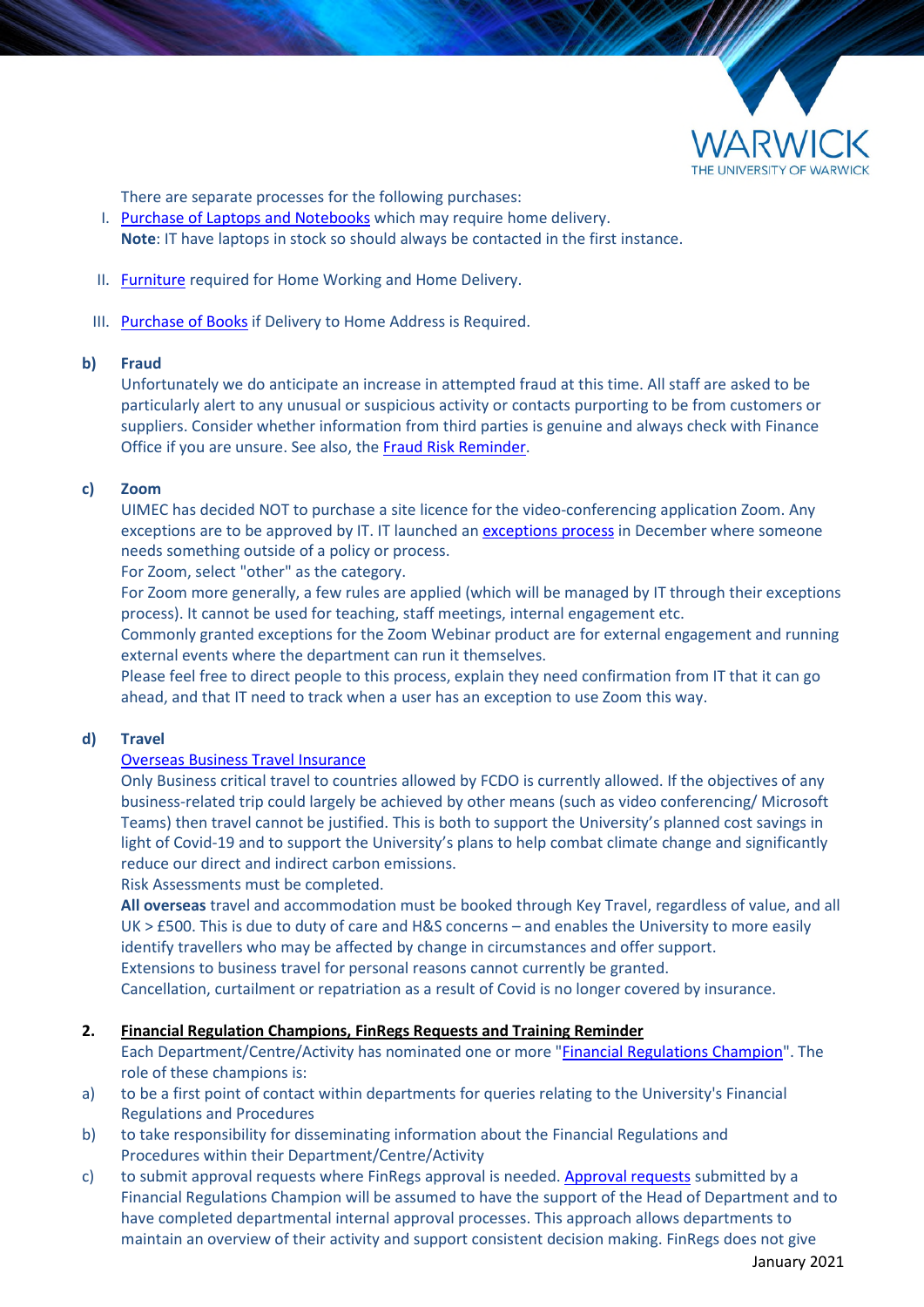

approval on specific use of grant funds and any queries as to whether expenditure is allowable under the terms of a grant should be directed towards the [Head of Finance \(Research\).](mailto:Y.L.Burrell@warwick.ac.uk)

d) Information required when submitting some of the more common approval requests is found [here.](https://warwick.ac.uk/services/finance/finregproc/finregs1516faqs) If your Department would like to change the nominated Financial Champion(s) then please email [FinanceOfficeAdmin@warwick.ac.uk.](mailto:FinanceOfficeAdmin@warwick.ac.uk)

Two training sessions are run twice a year on Financial Regulations and Procedures as part of the [Finance Office Training](https://warwick.ac.uk/services/finance/resources/fot) available. Whilst aimed at staff new to the University or new to a finance/administration/FinRegs Champion role, they are open to all. The next [FP15/FP16 Training](https://warwick.ac.uk/services/finance/resources/fot/financial_procedure_16_and_expenses/)  [session](https://warwick.ac.uk/services/finance/resources/fot/financial_procedure_16_and_expenses/) is scheduled for Wednesday 24 February 2021 - please email **FinanceOfficeAdmin** to book a place.

## **3. Financial Procedure 1 - Conflict of Interest Reminder**

All members of staff must disclose a potential conflict to their HOD as soon as they become aware of it by completing or updating the FP1a form and submitting it to the HOD.

New members of Staff must be asked to complete an FP1a declaration form on taking up their appointment, along with FP10a (Request to Undertake Private Work) form/s if applicable.

All staff, both full and part time, of level 6 and above (or equivalent) and any staff in framework agreement levels 1a to 5 who are involved in purchasing goods or services or in a finance role must complete their FP1a form at least annually. This should be done at either the start of the Autumn Term or the start of the Spring Term. Nil returns are required if applicable for these staff.

The returns should be checked by the Head of Department (or designated deputy). The HoD's responsibility is to decide if the potential conflict represents an actual conflict which must be managed and if so, how. If potential conflicts are properly managed, activities can usually proceed, whilst conflicts which are not managed effectively may cause serious damage to the reputation of the University and/or the individuals concerned.

The HoD must document a plan to reduce, manage or eliminate the conflict and ensure the employee is clear about what must be done. Where the HoD has a potential conflict the responsibility must be passed to their line manager.

Departments must also check any private work and other appointments declared and request [FP10a](https://warwick.ac.uk/services/finance/resources/regulations/fp10) forms where not already provided (if the work/position is for more than one year, or ongoing, these should be reviewed and renewed at least annually).

HoD FP1a forms should be signed by their own line manager, or in the case of Academic HoD's, the Chair of Faculty. These **do not need to be sent to Central Finance**.

The HoD is required to submit a Departmental Annual Return (Form FP1b) by **31 March 2021** to confirm the process has been completed.

Please email Central [Finance](mailto:fincompliance@warwick.ac.uk) [\(FinRegs@warwick.ac.uk\)](mailto:FinRegs@warwick.ac.uk) by **31st March**:

- a) the Departmental FP1b form to confirm that the process has been completed
- b) **all** FP10a (Request to Undertake Private Work) forms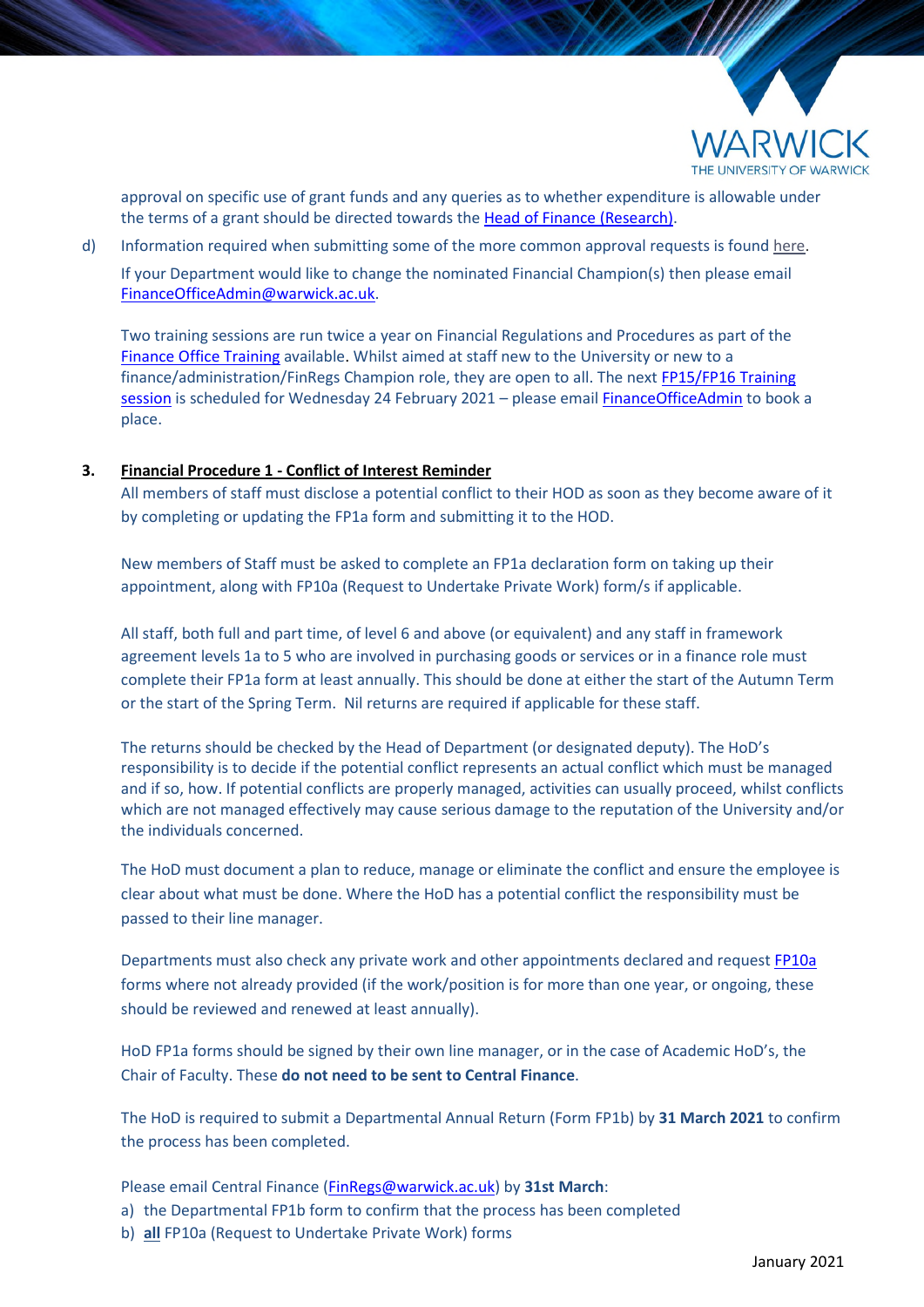

Note:

- 1. Reminders for FP1 declarations can be sent to all eligible individuals with a caveat that individuals on furlough should complete the return during their working hours, or on their return from furlough.
- 2. Please do not send FP1a (Conflict of Interest) forms to Central Finance.
- 3. HoD FP1a (Conflict of Interest) forms do not need to be forwarded to Central Finance but should be signed off by their line manager and retained in the department.

Conflicts declared relating to research must also, in compliance with the University's Research Code of [Practice,](http://www2.warwick.ac.uk/services/ris/research_integrity/code_of_practice_and_policies/research_code_of_practice) be disclosed to the [Director of Research & Impact Services.](mailto:c.a.cochrane@warwick.ac.uk)

FP1 (Conflicts of Interest) requires all staff to read and comply with the [Personal Conflicts of Interest](https://warwick.ac.uk/services/humanresources/internal/policies/conflictofinterest/personal_conflicts_of_interest_policy_2019.docx_-v3_003.pdf)  [Policy](https://warwick.ac.uk/services/humanresources/internal/policies/conflictofinterest/personal_conflicts_of_interest_policy_2019.docx_-v3_003.pdf) and the University [Anti-Bribery Policy.](http://www2.warwick.ac.uk/services/gov/university-policies/antibribery/background/) As part of Warwick's requirement to comply with the UK Bribery Act 2010, an e-learning module on Moodle has been created to ensure members of the University have an awareness of anti-bribery guidance, and understand how to conduct University activities honestly, fairly and professionally. All members of staff are required to undertake the training [Anti-Bribery Essentials](https://moodle.warwick.ac.uk/course/view.php?id=7227) within the first two weeks of their employment with the University, with a refresher every two years.

Please note departments are required to keep FP1a (Conflict of Interest) forms for three years. If using the online forms these will be overwritten when updated, so a download must be kept securely off line (in electronic or paper format).

## **4. [Financial Procedure 10 - Private Work and Other Appointments - Reminder](http://www2.warwick.ac.uk/services/finance/resources/regulations/fp10)**

FP10 includes the requirement for staff to request permission to do Private Work or Other Appointments. This should be done on a[n FP10a form.](http://www2.warwick.ac.uk/services/finance/resources/regulations/fp10) There is no set time at which these forms should be completed, as the onus is on the individual to fill the form in as required, but you should add a reminder note to your Department's Annual request to complete FP1 forms. The FP10a forms, once completed by the individual should be passed to the HoD who should **answer Q1-11** and sign off. They should be sent to [FinRegs@warwick.ac.uk f](mailto:FinRegs@warwick.ac.uk)or collation for the Group Finance Director, for signing. Please could the department add a sequential reference number to the forms prior to sending them in, to enable us to check we have not missed any. Thank you.

**[General Data Protection Regulation \(GDPR\)](https://warwick.ac.uk/services/vco/exec/registrar/legalservices/gdpr/) – Please be aware that the forms and returns above will contain Personal Data which should be collected, stored, or processed securely.** 

# **5. Financial Procedure 9 - Philanthropic Gifts to the University - Update**

FP9 was updated in November 2020 in line with the University's Policy on the Solicitation and Acceptance of Gifts. All gifts to be processed through the Development & Alumni Engagement Office.

## **6. Financial Procedure 16 – Travel, Subsistence, Gifts and Hospitality - Update**

Back in March, it was communicated by the Provost, Professor Christine Ennew, that, as part of the work of the new Climate Emergency Task Force, changes would be made to the University's travel policy.